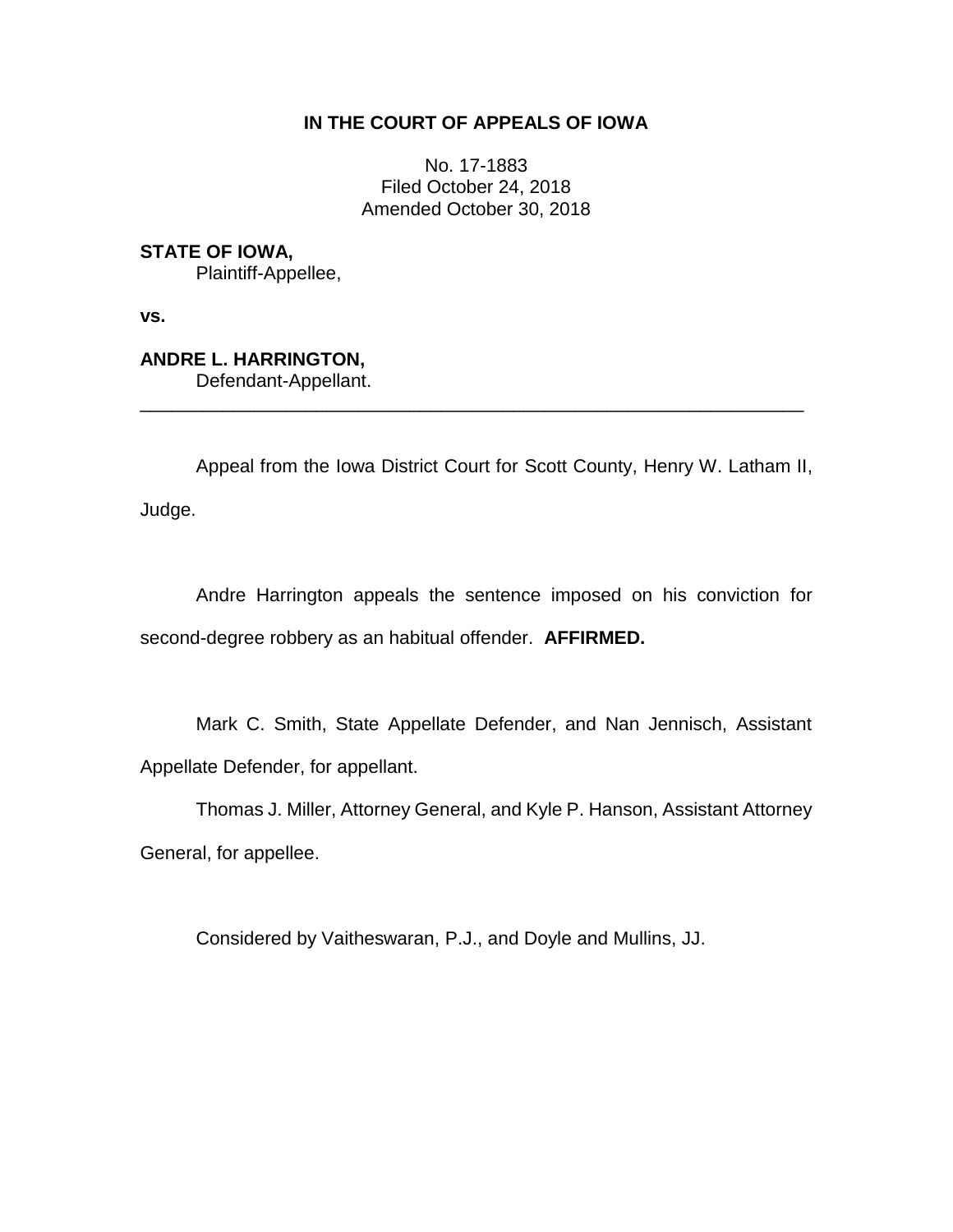**DOYLE, Judge.**

 $\overline{a}$ 

Andre Harrington appeals the sentence imposed on his conviction for second-degree robbery as an habitual offender.<sup>1</sup> His first challenge to his sentence concerns a 2016 legislative amendment that introduced the offense of third-degree robbery. *See* 2016 Iowa Acts ch. 1104, § 4 (codified at Iowa Code section 711.3A (Supp. 2016)) (providing that a person who commits simple misdemeanor assault while perpetrating a robbery commits third-degree robbery, an aggravated misdemeanor). Although the legislature had not codified the offense of third-degree robbery at the time Harrington committed his crime in December 2013, Harrington argues that section 711.3A reclassifies his offense as an aggravated misdemeanor and, therefore, the habitual-offender sentencing enhancement cannot apply. Even if the statute could be used in the way Harrington suggests, our supreme court has determined that section 711.3A is a substantive amendment to the criminal statute and, therefore, cannot apply retroactively. *See State v. Harrison*, 914 N.W.2d 178, 205 (Iowa 2018). Accordingly, we reject Harrington's sentencing challenge based on retroactive

<sup>1</sup> The Iowa Supreme Court determined Harrington's stipulation to two prior felony convictions was not knowing and voluntary because the district court failed to inform him of his constitutional rights and the consequences of his stipulation. *State v. Harrington*, 893 N.W.2d 36, 47-48 (Iowa 2017). On this basis, it reversed the judgment and sentence entered by the district court and remanded the case to afford Harrington the opportunity to either stipulate to his convictions following a colloquy that comported with constitutional requirements or face trial on whether he met the requirements of a habitual offender. *Id.* at 48. The court affirmed the judgment of guilt on the second-degree robbery offense. *Id*. Following trial on remand, a jury determined Harrington had two prior felony convictions to satisfy the habitual-offender sentencing enhancement, and the district court sentenced Harrington to fifteen years in prison and ordered him to serve a mandatory minimum of seventy percent of his sentence before he could be eligible for parole. It is from this sentence that Harrington appeals.